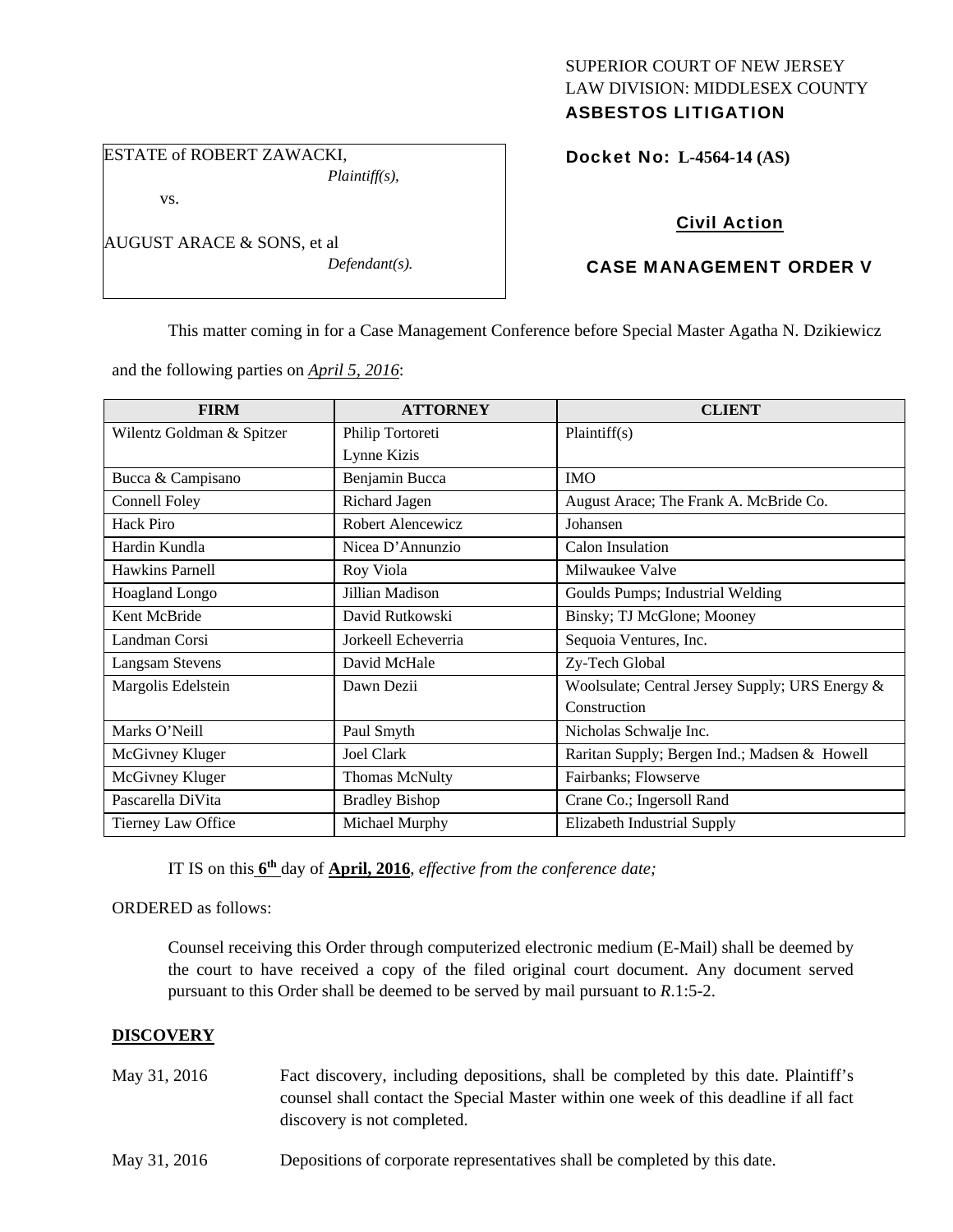#### **EARLY SETTLEMENT**

August 5, 2016 Settlement demands shall be served on all counsel and the Special Master by this date.

#### **SUMMARY JUDGMENT MOTION PRACTICE**

| June 10, 2016 | Plaintiff's counsel shall advise, in writing, of intent not to oppose motions by this date. |
|---------------|---------------------------------------------------------------------------------------------|
| June 24, 2016 | Summary judgment motions shall be filed no later than this date.                            |
| July 22, 2016 | Last return date for summary judgment motions.                                              |

#### **MEDICAL DEFENSE**

August 26, 2016 Defendants shall identify its medical experts and serve medical expert reports, if any, by this date. **In addition, defendants shall notify plaintiff's counsel (as well as all counsel of record) of a joinder in an expert medical defense by this date.** 

#### **LIABILITY EXPERT REPORTS**

- July 1, 2016 Plaintiff shall identify its liability experts and serve liability expert reports or a certified expert statement by this date or waive any opportunity to rely on liability expert testimony.
- August 26, 2016 Defendants shall identify its liability experts and serve liability expert reports, if any, by this date or waive any opportunity to rely on liability expert testimony.

#### **ECONOMIST EXPERT REPORTS**

- July 1, 2016 Plaintiff shall identify its expert economists and serve expert economist report(s), if any, by this date or waive any opportunity to rely on economic expert testimony.
- August 26, 2016 Defendants shall identify its expert economists and serve expert economist report(s), if any, by this date or waive any opportunity to rely on economic expert testimony.

#### **EXPERT DEPOSITIONS**

September 16, 2016 Expert depositions shall be completed by this date. To the extent that plaintiff and defendant generic experts have been deposed before, the parties seeking that deposition in this case must file an application before the Special Master and demonstrate the necessity for that deposition. To the extent possible, documents requested in a deposition notice directed to an expert shall be produced three days in advance of the expert deposition. The expert shall not be required to produce documents that are readily accessible in the public domain.

#### **PRE-TRIAL AND TRIAL**

- June 1, 2016 The settlement conference previously scheduled on this date is **cancelled**.
- August 3, 2016 The settlement conference previously scheduled on this date is **cancelled**.

\_\_\_\_\_\_\_\_\_\_\_\_\_\_\_\_\_\_\_\_\_\_\_\_\_\_\_\_\_\_\_\_\_\_\_\_\_\_\_\_\_\_\_\_\_\_\_\_\_\_\_\_\_\_\_\_\_\_\_\_\_\_\_\_\_\_\_\_\_\_\_\_\_\_\_\_\_\_\_\_\_\_\_\_\_\_\_\_\_\_\_\_\_\_\_\_\_\_\_\_\_\_\_\_\_\_\_\_\_\_